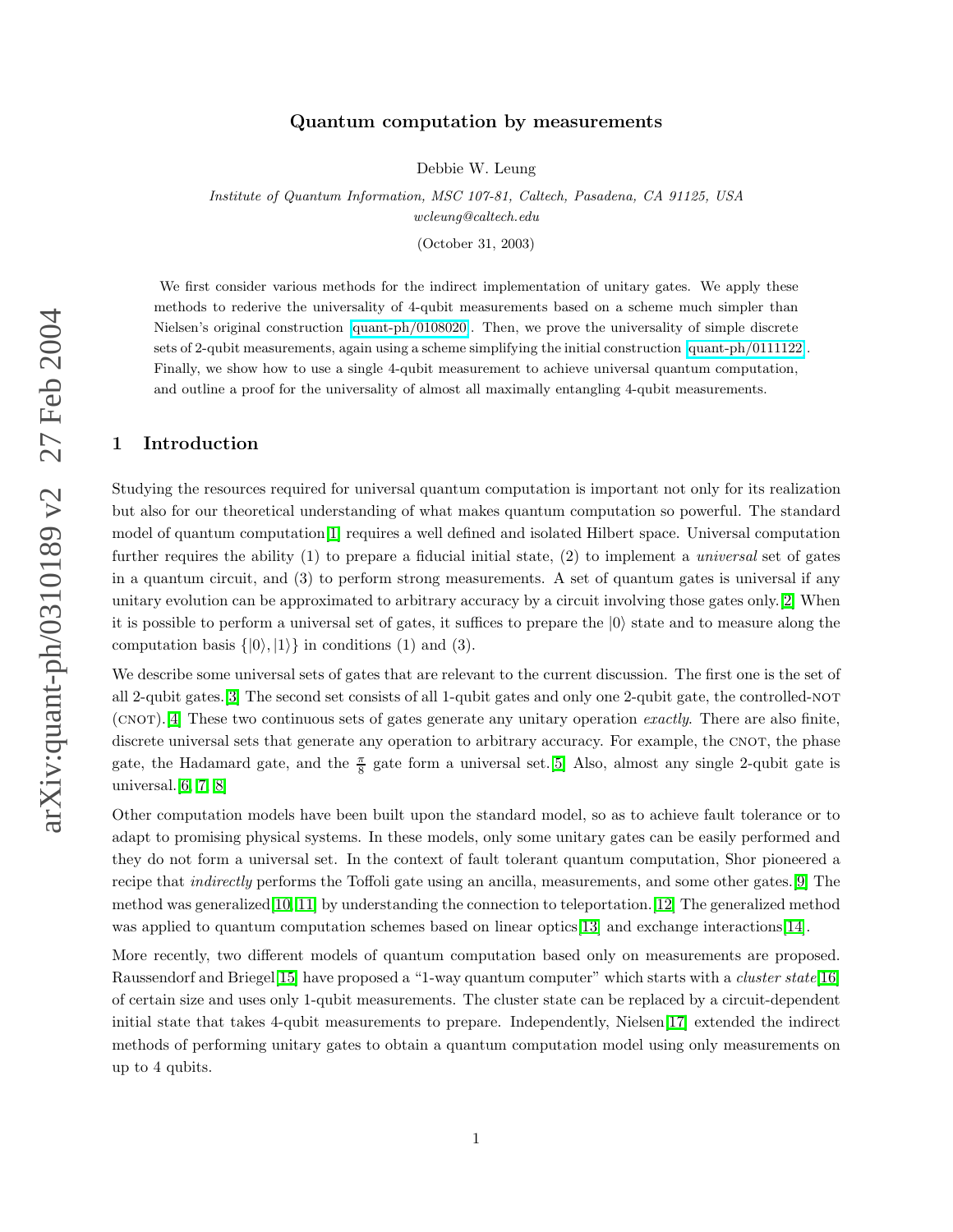The central result in Ref. [\[17\]](#page-8-16) is a method to perform the universal set of all two-qubit gates using 4-qubit measurements only. Focusing on the smaller set of 1-qubit gates and the CNOT, Fenner and Zhang[\[18\]](#page-9-0) and independently Leung and Nielsen[\[19\]](#page-9-1) showed that 3-qubit measurements are universal. Subsequently, Leung[\[20\]](#page-9-2) showed that 2-qubit measurements are sufficient. This is the minimal number of qubits to be measured jointly in order to achieve universality because measurements are the only means of interaction. This result parallels the universality of 2-qubit gates[\[3\]](#page-8-2) in the standard model.

In this paper, we simplify and extend the results in Refs. [\[17\]](#page-8-16) and [\[20\]](#page-9-2). We systematically consider indirect implementation of unitary gates, including the method proposed in Ref. [\[10\]](#page-8-9) and a new method that partially collapses the hierarchy of unitary gates proposed in Ref. [\[10\]](#page-8-9). We proceed to first rederive the universality of 4-qubit measurements[\[17\]](#page-8-16) based on a much simpler scheme. Second, we rederive the result in Ref. [\[20\]](#page-9-2) that 2-qubit measurements are universal. The current construction differs from Ref. [\[20\]](#page-9-2) in using deterministic resources, similar to the 1-way quantum computer[\[15\]](#page-8-14). Third, we prove that a single 4-qubit measurement can be universal, and we prove an analogue of the result that almost any 2-qubit gate is universal.[\[8,](#page-8-7) [6,](#page-8-5) [7\]](#page-8-6)

# 2 Indirect Implementations of Quantum Gates

We first review the Pauli and Clifford groups (see Refs. [\[21,](#page-9-3) [22,](#page-9-4) [23\]](#page-9-5) for example). Let  $\sigma_{1,2,3}$  or X, Y, Z be the Pauli operators and  $\sigma_0$  be the 2 × 2 identity matrix,

$$
\sigma_0 = \begin{pmatrix} 1 & 0 \\ 0 & 1 \end{pmatrix}, \sigma_1 = \begin{pmatrix} 0 & 1 \\ 1 & 0 \end{pmatrix}, \sigma_2 = \begin{pmatrix} 0 & -i \\ i & 0 \end{pmatrix}, \sigma_3 = \begin{pmatrix} 1 & 0 \\ 0 & -1 \end{pmatrix}.
$$
 (1)

The Pauli group is generated by  $\sigma_i$  acting on each qubit. The Clifford group consists of unitary operators that conjugate Pauli operators to Pauli operators. The Clifford group is generated by the CNOT, the phase gate  $P = e^{-i\frac{\pi}{4}Z}$ , and the Hadamard gate  $H = \frac{1}{\sqrt{2\pi}}$  $\frac{1}{2}(X+Z).$ 

A crucial element in performing unitary gates indirectly is teleportation [\[12\]](#page-8-11) that transmits a qubit  $|\psi\rangle$  =  $a|0\rangle + b|1\rangle$  using the following circuit:

<span id="page-1-0"></span>

In the circuits throughout this paper, time goes from left to right, single lines denote qubits, double lines denote classical data, single- and double-lined boxes respectively denote unitary gates and measurements. A gate that is connected to a measurement box by a double line is performed conditioned on the measurement outcome. Two qubits connected in the left are initially in a maximally entangled state  $|\Phi_0\rangle = \frac{1}{\sqrt{2}}$  $\frac{1}{2}(|00\rangle+|11\rangle).$ The Bell measurement, labeled  $B$ , is along the Bell basis:

$$
\begin{aligned}\n|\Phi_0\rangle &= \frac{1}{\sqrt{2}}(|00\rangle + |11\rangle), \quad |\Phi_3\rangle = \frac{1}{\sqrt{2}}(|00\rangle - |11\rangle), \\
|\Phi_1\rangle &= \frac{1}{\sqrt{2}}(|01\rangle + |10\rangle), \quad |\Phi_2\rangle = \frac{1}{\sqrt{2}}(|01\rangle - |10\rangle).\n\end{aligned} \tag{3}
$$

Equation [\(2\)](#page-1-0) can be verified by rewriting the initial state  $|\psi\rangle|\Phi_0\rangle$  as  $\frac{1}{2}\sum_j|\Phi_j\rangle\!\otimes\!(\sigma_j|\psi\rangle)$ . The Bell measurement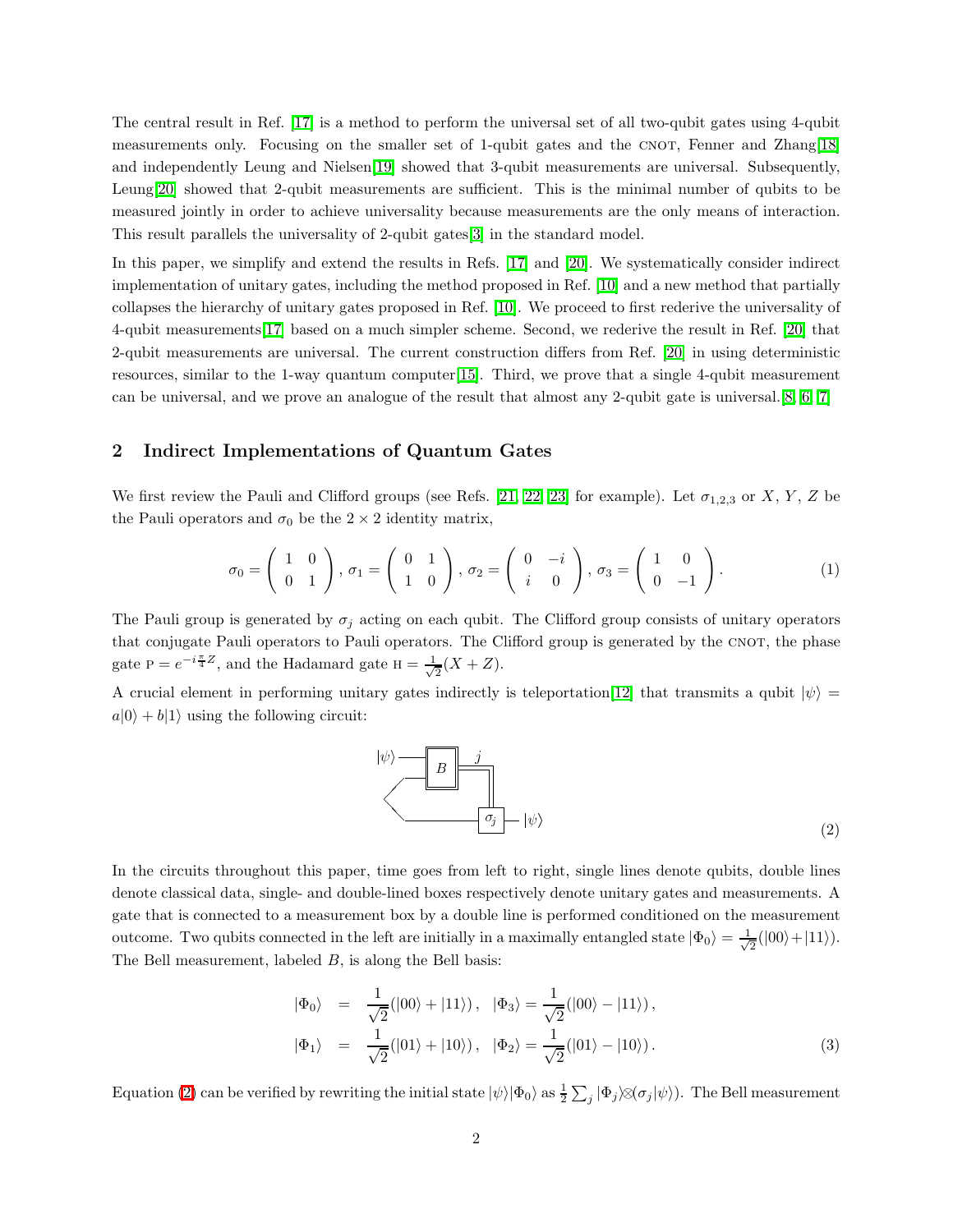on the first two qubits collapses the initial state to one of the four terms, and conditioned on the outcome j,  $\sigma_i$  is applied on the last qubit to recover  $|\psi\rangle$ .

Teleportation was initially proposed as a communication protocol, but it turns out to be useful in indirect gate constructions. In particular, there are two trivial methods to apply a gate U to a state  $|\psi\rangle$ . One can teleport  $|\psi\rangle$  and then apply U:

$$
|\psi\rangle = \boxed{B}
$$
  

$$
\sigma_j
$$
  

$$
\sigma_j
$$
  

$$
|U - U|\psi\rangle
$$
 (4)

which implies the validity of the following circuit:

<span id="page-2-0"></span>
$$
|\psi\rangle = \boxed{B}
$$
  

$$
U
$$
  

$$
U \rightarrow U\sigma_j U^{\dagger} \rightarrow U|\psi\rangle
$$
 (5)

Throughout the paper, †, T, and ∗ denote the adjoint, the transpose, and the complex conjugate of an operator respectively. Note that the gate  $U\sigma_j U^{\dagger}$  is the same as the gates  $U^{\dagger}$ ,  $\sigma_j$ , and U applied in order. Equation [\(5\)](#page-2-0) is a recipe for an indirect implementation of U by preparing an "ancilla"  $\frac{1}{\sqrt{2}}$  $\frac{1}{2}(I \otimes U)(|00\rangle + |11\rangle)$ and applying a Bell measurement and a "correction"  $U\sigma_j U^{\dagger}$ . It is indirect in that, one must provide the ancilla and the correction with resources allowed in the context, without applying U (see Refs. [\[9,](#page-8-8) [5,](#page-8-4) [10,](#page-8-9) [11,](#page-8-10) [13,](#page-8-12) [17\]](#page-8-16) in the contexts of fault-tolerance and alternative computation models).

The second trivial method to apply U to  $|\psi\rangle$  is to apply U and teleport  $U|\psi\rangle$ :[\[24\]](#page-9-6)



Applying  $U$  on the first register followed by the Bell measurement is equivalent to applying a measurement  $B_{U_1^{\dagger}}$  along the basis  $\{(U^{\dagger} \otimes I)|\Phi_j\rangle\}_j$ :

<span id="page-2-1"></span>
$$
|\psi\rangle = B_{U_1^{\dagger}} \frac{j}{\sigma_j} - U|\psi\rangle \tag{7}
$$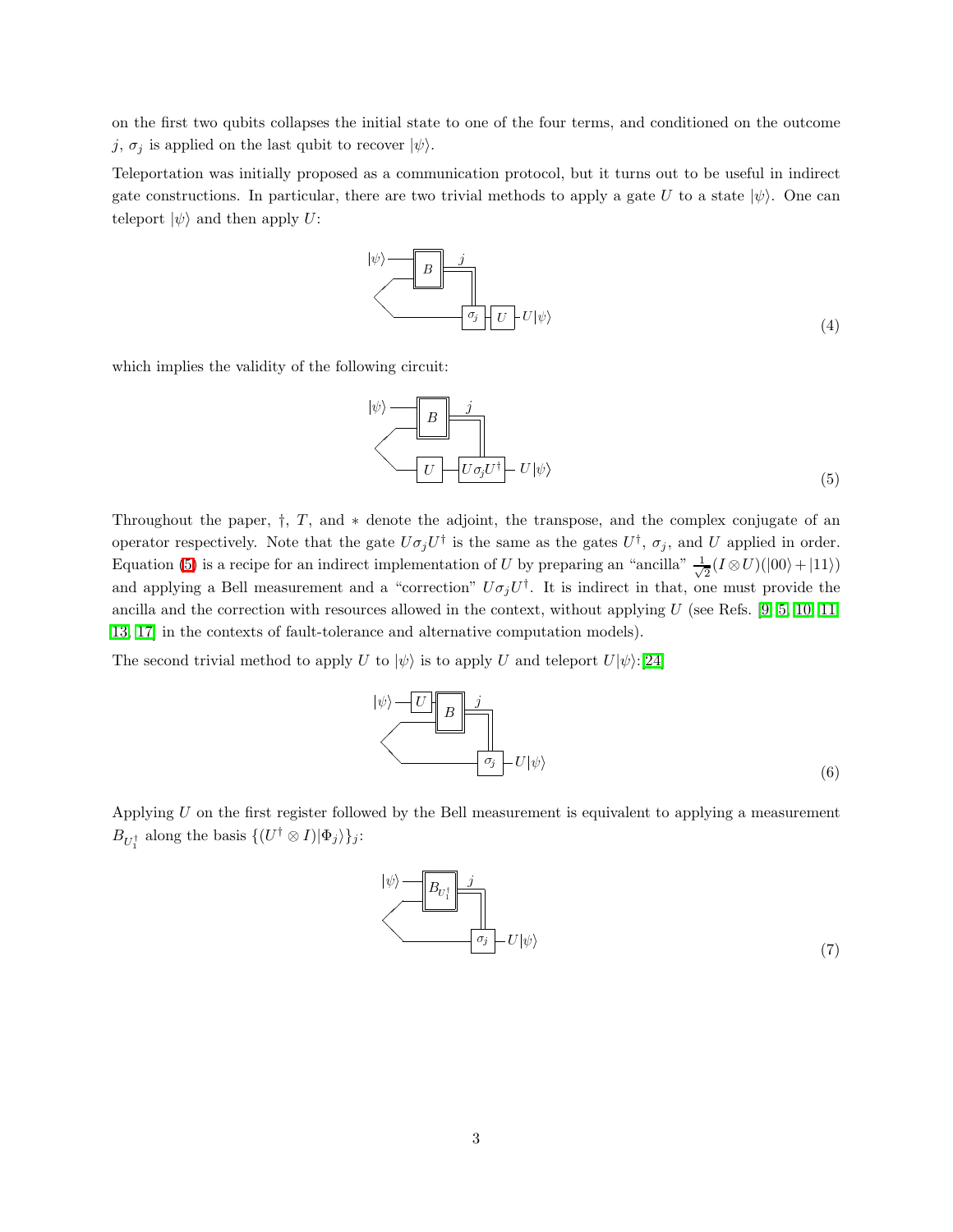Equations [\(5\)](#page-2-0) and [\(7\)](#page-2-1) also generalize trivially to any *n*-qubit gate. We focus on the 2-qubit generalizations:



<span id="page-3-0"></span>In Eq. [\(8\)](#page-3-0)  $\langle 2a \rangle$ ,  $B^{\otimes 2}$  stands for  $B_{13} \otimes B_{24}$ , a Bell measurement on qubits 1, 3 and one on qubits 2, 4. In Eq. (8)  $\langle 2b \rangle$ , we have combined U and  $B^{\otimes 2}$  in a single measurement  $B_{U_{12}^{\dagger}}$  along the basis  $\{ (U_{12}^{\dagger} \otimes I_{34})(|\Phi_{j_1}\rangle_{13} \otimes I_{34} \otimes I_{34} \otimes I_{34} \otimes I_{34} \otimes I_{34} \otimes I_{34} \otimes I_{34} \otimes I_{34} \otimes I_{34} \otimes I_{34} \otimes I_{34$  $|\Phi_{j_2}\rangle_{24}\rangle_{j_1,j_2}$ . We denote a 2-qubit Pauli operator as  $P_j = \sigma_{j_1} \otimes \sigma_{j_2}$  where  $j \equiv (j_1,j_2)$ . The following variants of Eqs. [\(5\)](#page-2-0) and [\(7\)](#page-2-1) will also be useful:



# <span id="page-3-1"></span>3 Quantum Computation by measurements only

Given the ability to perform projective measurements, state initialization and final readout are trivial, and according to the standard model, it remains to perform a universal set of gates. We will explain in detail how to use measurements to provide the various resources needed in the schemes  $\langle 1a, b \rangle$  and  $\langle 2a, b \rangle$  in Eqs. [\(8\)](#page-3-0) and [\(9\)](#page-3-1) to perform nontrivial unitary operations that form a universal set. The identity and swap operations are implicitly provided by quantum storage and by the ability to choose which qubit to measure.

We first demonstrate how to perform a Pauli operation  $\sigma_l$  using Bell measurements only. This illustrates some of the basic ideas, and the Pauli operations will also be used repeatedly in subsequent discussions. Consider method  $\langle 1b \rangle$  in Eq. [\(9\)](#page-3-1). The ancilla can be taken to be  $(I \otimes \sigma_k)|\Phi_0\rangle = |\Phi_k\rangle$  for any k, and can be obtained as a post-measurement state of a single Bell measurement on any 2-qubit system. When  $U = \sigma_j$ ,  $B_{U_1^{\dagger}}$  along the basis  $\{(U^{\dagger} \otimes I)|\Phi_j\rangle\}$  is just the Bell measurement (outcomes redefined). With probability 1/4,  $j = k$  and no correction gate is needed, in which case the desired  $\sigma_l$  is performed with 2 Bell measurements. Otherwise, the Pauli correction can be performed recursively, again completed with probability 1/4 when no further correction is needed. One repeats the recursion until correction is unnecessary, which on average occurs after 4 trials and 8 Bell measurements. This performs a deterministic Pauli operation with variable resources.

### 3.1 Universality of 4-qubit measurements

We now give a simple derivation that 4-qubit measurements are universal [\[17\]](#page-8-16) by using them to perform any 2-qubit gate U via method  $\langle 2b \rangle$  in Eq. [\(8\)](#page-3-0). We use Bell measurements to perform the Pauli correction and to provide the ancilla, which can be any two Bell states by redefining the correction operation similar to method  $\langle 1b \rangle$  in Eq. [\(9\)](#page-3-1). Finally,  $B_{U_{12}^{\dagger}}$  is a 4-qubit measurement directly available.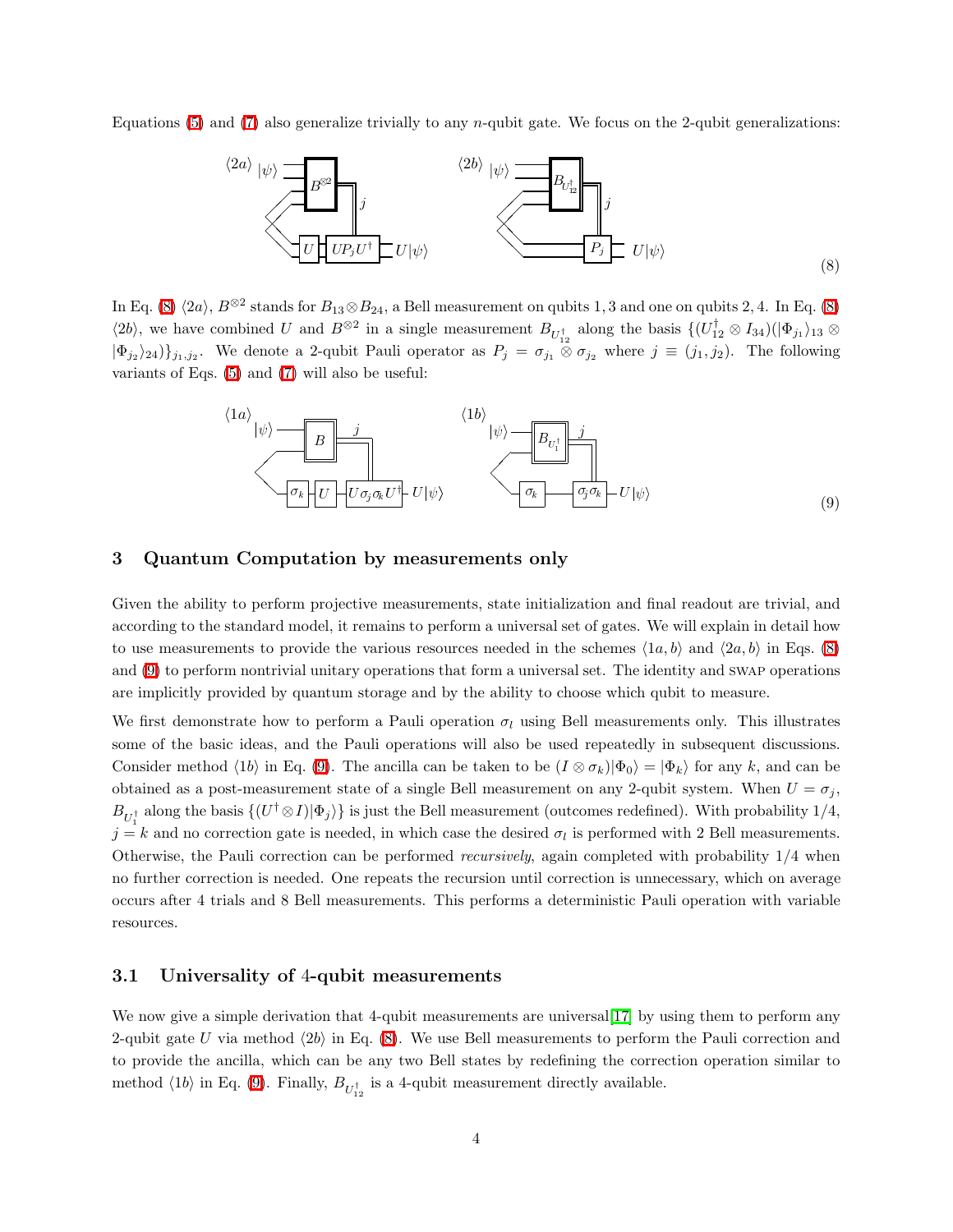### 3.2 Universality of 2-qubit measurements

We now demonstrate the universality of 2-qubit measurements.[\[20\]](#page-9-2) To do this, we consider the simpler universal set of all 1-qubit gates and the CNOT. The 1-qubit gates can be performed using method  $\langle 1b \rangle$ in Eq. [\(9\)](#page-3-1), which requires 2-qubit measurements only. We use method  $\langle 2a \rangle$  to perform CNOT to avoid applying the unavailable 4-qubit measurement  $B_{U_{12}^{\dagger}}$  to the input state. This comes at the cost of two extra complications. First, the correction gate becomes CNOT  $(\sigma_{j_1} \otimes \sigma_{j_2})$  CNOT, but this is just a tensor product of Pauli operators since CNOT is in the Clifford group. The second complication and the last obstacle is the need to obtain the special ancilla,

$$
|a_{\rm cn}\rangle = \frac{1}{2}(I \otimes I \otimes \text{CNOT})(|0000\rangle + |0101\rangle + |1010\rangle + |1111\rangle)
$$
  
=  $\frac{1}{2}(|0000\rangle + |0101\rangle + |1011\rangle + |1110\rangle).$  (10)

We prove the universality of 2-qubit projective measurements by showing how they can be used to prepare  $|a_{\rm cn}\rangle$ . For simplicity, we focus on measurement outcomes that correspond to the postmeasurement state  $|a_{\text{cn}}\rangle$ . We will see later other outcomes correspond to equally good ancillas. We first present the method in the state representation:

1. Create  $\frac{1}{2}(|0\rangle + |1\rangle) \otimes |0\rangle \otimes (|00\rangle + |11\rangle)$  with 1- and 2-qubit measurements.

2. Apply to qubits 2,3 the measurement with 2 projectors:

$$
P_{+} = |\Phi_{0}\rangle\langle\Phi_{0}| + |\Phi_{1}\rangle\langle\Phi_{1}| = \frac{1}{2}(|00\rangle + |11\rangle)(\langle00| + \langle11|) + \frac{1}{2}(|01\rangle + |10\rangle)(\langle01| + \langle10|),
$$
  
\n
$$
P_{-} = |\Phi_{2}\rangle\langle\Phi_{2}| + |\Phi_{3}\rangle\langle\Phi_{3}| = \frac{1}{2}(|00\rangle - |11\rangle)(\langle00| - \langle11|) + \frac{1}{2}(|01\rangle - |10\rangle)(\langle01| - \langle10|).
$$

When the outcome corresponds to  $P_+$ , the state becomes  $\frac{1}{2\sqrt{2}}(|0\rangle + |1\rangle) \otimes (|000\rangle + |011\rangle + |101\rangle + |110\rangle)$ .

3. Measure the parity of qubits 1,3. If the outcome is even, the state becomes  $\frac{1}{2}(|0000\rangle + |1011\rangle + |0101\rangle +$  $|1110\rangle$ , which is  $|a_{cn}\rangle$ .

We can also explain the above scheme in the stabilizer language. [\[21,](#page-9-3) [25\]](#page-9-7) The stabilizer of an n-qubit state  $|\psi\rangle$  is an abelian group with n generators  $O_i$  such that  $O_i|\psi\rangle = |\psi\rangle$ . These generators specify the state up to a phase. If  $O|\psi\rangle = |\psi\rangle$ ,  $UOU^{\dagger}(U|\psi\rangle) = U|\psi\rangle$ , therefore, the state evolves as  $|\psi\rangle \to U|\psi\rangle$  when each generator evolves as  $O \to UOU^{\dagger}$ . Furthermore, suppose M is a traceless operator with eigenvalues  $\pm 1$ , and it commutes or anticommutes with each generator. If the outcomes  $\pm 1$  are obtained when measuring M, the generators that anticommute with M evolve as  $\{N_1, N_2, N_3, \dots\} \to \{\pm M, N_1N_2, N_1N_3, \dots\}.$ 

The stabilizer of  $|\Phi_0\rangle_{1,3} \otimes |\Phi_0\rangle_{2,4}$  is generated by  $XIXI$ ,  $ZIZI$ ,  $IXIX$ ,  $IZIZ$ , where  $XIXI = \sigma_x \otimes I \otimes \sigma_x \otimes I$ and so on. Since

$$
CNOT (XI) CNOT = XX, \quad CNOT (IX) CNOT = IX,
$$
\n(11)

<span id="page-4-0"></span>
$$
CNOT (ZI) CNOT = ZI, \quad CNOT (IZ) CNOT = ZZ,
$$
\n(12)

the stabilizer of  $|a_{\rm cn}\rangle$  is generated by:

$$
XIXX, ZIZI, IXIX, IZZZ.
$$
\n
$$
(13)
$$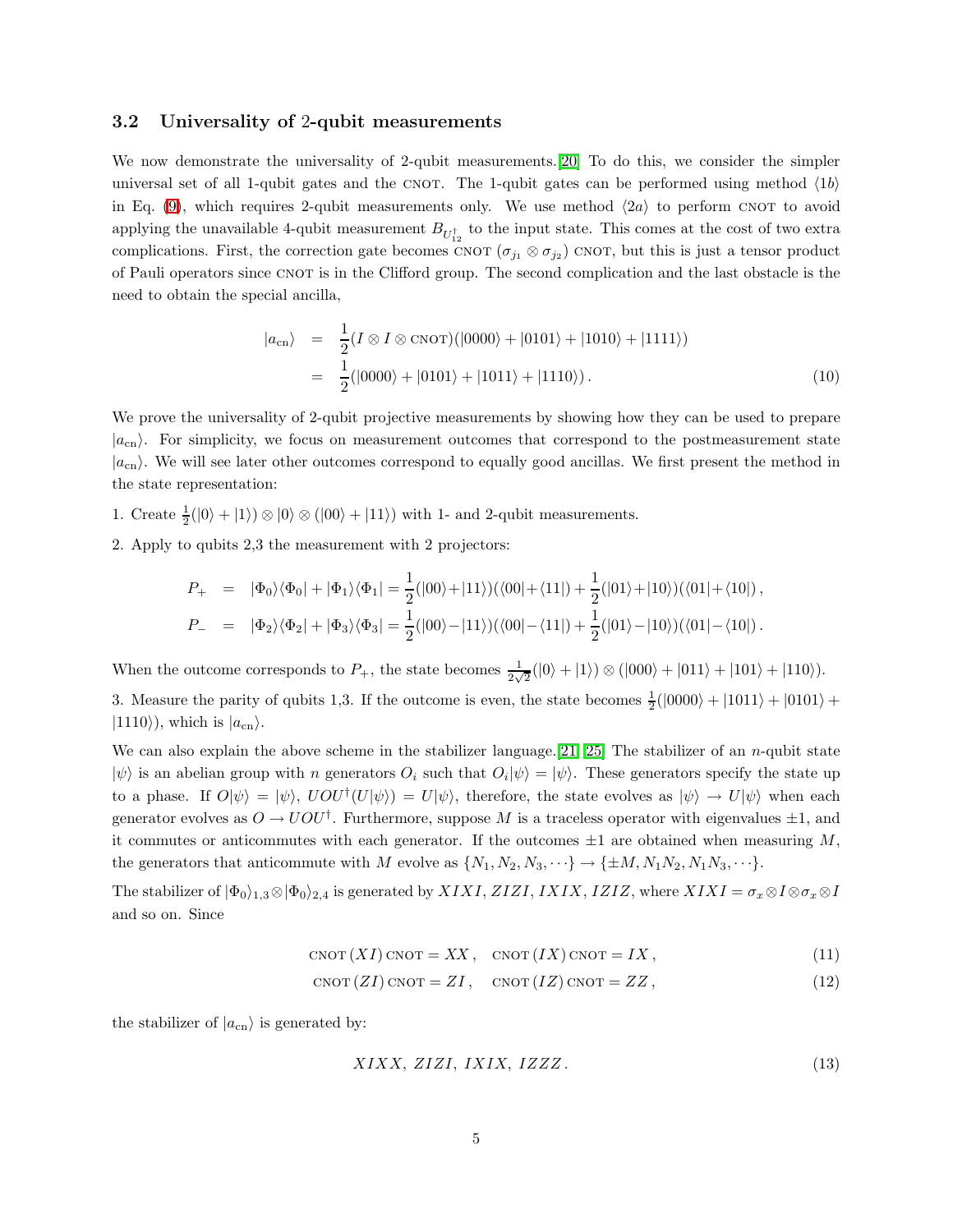One can prepare a state by measuring the generators of its stabilizer. However, any generator set for  $|a_{cn}\rangle$ contains elements of weight 3 (the weight is the number of nontrivial tensor components). Our strategy is to start with an initial state with generators of weights 1 and 2 (step 1) and apply 2-qubit measurements IXXI and then ZIZI to induce multiplications between generators that anticommute with the measured operator, thereby increasing the weights of the generators. Assuming  $+1$  outcomes, the evolution is given by:

| $XI$ $II$    | measure                   | $XI$ $II$ |              | measure                   | - <i>ZI</i> - <i>ZI</i> |  |
|--------------|---------------------------|-----------|--------------|---------------------------|-------------------------|--|
| <i>IZ II</i> | IXXI<br>$\longrightarrow$ | $IX$ $XI$ |              | ZIZI<br>$\longrightarrow$ | $XX$ $XI$               |  |
| $II$ $XX$    |                           |           | $II$ $XX$    |                           | $X1$ $XX$               |  |
| $II$ $ZZ$    |                           |           | <i>IZ ZZ</i> |                           | <i>17. ZZ</i>           |  |

The final set of generators is equivalent to that in Eq. [\(13\)](#page-4-0) because multiplying one generator to another does not affect the stabilizer.

.

We have focused on measurement outcomes that result in  $|a_{cn}\rangle$  in the above discussion. Other outcomes result in states of the form  $(\sigma_k \otimes \sigma_l \otimes \text{CNOT})|\Phi_0\rangle_{1,3} \otimes |\Phi_0\rangle_{2,4} = \pm \left( \begin{array}{cc} I \otimes I \otimes (\text{CNOT} \; \sigma_k \otimes \sigma_l) \end{array} \right) |\Phi_0\rangle_{1,3} \otimes |\Phi_0\rangle_{2,4}$ (which can be used as the ancilla by adapting the correction procedure as in Eq. [\(9\)](#page-3-1)). This is immediate in the stabilizer representation – post-measurement states of other outcomes differ by extra − signs in some of the generators. These signs can be induced by applying Pauli operators to the first 2 qubits of  $|a_{cn}\rangle$ . Thus other output states are precisely  $(\sigma_k \otimes \sigma_l \otimes II)|a_{cn}\rangle$ . This can also be verified directly in the state representation.

We turn our attention to discrete universal sets of (incomplete) 2-qubit measurements that correspond to discrete universal sets of gates. It is known that the Clifford group generated by  $\{\text{CNOT}, H, P\}$  together with any other gate are universal [\[26\]](#page-9-8). Thus  $\{\text{CNOT}, H, P, U\}$  is universal for any 1-qubit gate U outside the Clifford group. We can enumerate all the required measurements. First, all correction gates are Pauli operators, requiring only Bell measurements (i.e. measuring XX and ZZ). We need to perform  $B_{H_1^{\dagger}}, B_{U_1^{\dagger}},$  and  $B_{P_1^{\dagger}}$ for the 1-qubit gates. In general,  $B_{U_1^{\dagger}}$  is a measurement of the operators  $(U^{\dagger}XU) \otimes X$  and  $(U^{\dagger}ZU) \otimes Z$ . Thus we need to measure  $XZ$ ,  $XY$ , and  $(\mathbf{U}^{\dagger} X \mathbf{U}) \otimes X$  and  $(\mathbf{U}^{\dagger} Z \mathbf{U}) \otimes Z$  to perform H, P, and U respectively. Finally, ancilla preparation requires other measurements. The Bell state ancilla for any 1-qubit gate requires no new measurement. The preparation of the state  $|a_{cn}\rangle$  for CNOT requires the states  $|0\rangle$  and  $\frac{1}{\sqrt{2}}$  $\frac{1}{2}(|0\rangle + |1\rangle).$ We can measure Z to prepare  $|0\rangle$ , and apply H to  $|0\rangle$  to obtain  $\frac{1}{\sqrt{\pi}}$  $\frac{1}{2}(|0\rangle + |1\rangle)$ . Altogether,

$$
S_0 = \{Z, XX, ZZ, XZ, XY, (U^{\dagger} X U) \otimes X, (U^{\dagger} Z U) \otimes Z\}
$$

is universal. Special choices of u can further simplify the universal set. For instance,

$$
S_1 = \{Z, XX, ZZ, XZ, XY, (\cos \theta Z + \sin \theta Y) \otimes Z\}
$$
  
\n
$$
S_2 = \{Z, XX, ZZ, XZ, XY, (\cos \theta X + \sin \theta Y) \otimes X\}
$$
  
\n
$$
S_3 = \{Z, XX, ZZ, XZ, \frac{1}{\sqrt{2}}(X+Y) \otimes X\}
$$

are universal sets of measurements corresponding to  $U = e^{i\frac{\theta}{2}X}$ ,  $e^{-i\frac{\theta}{2}Z}$ , and  $e^{-i\frac{\pi}{8}Z}$  respectively  $(\theta \neq m\pi/2)$ for m an integer). S<sub>3</sub> corresponds to the universal set of gates  $\{e^{-i\frac{\pi}{8}Z}, \text{ H, CNOT}\},$ 

The above scheme implements a desired gate precisely at each stage of a computation by performing the Pauli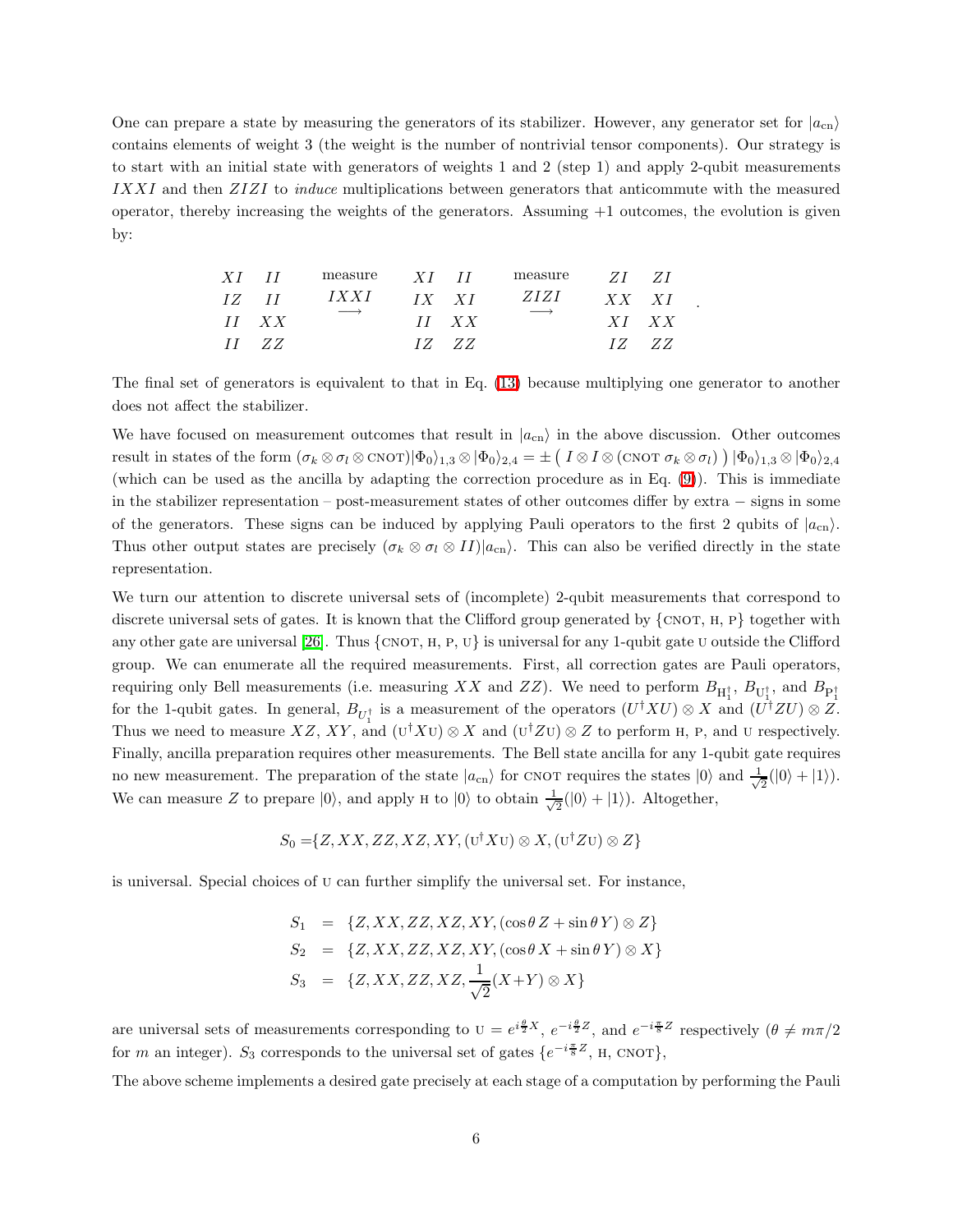correction with variable resources. However, this is unnecessary. Suppose the sequence of gates  $\{V_1, V_2, \dots\}$ are to be applied to the *i*-th qubit, where  $V_j$  is a 1-qubit gate or a CNOT (involving another qubit). Instead of applying the correction  $\sigma_{i_1}$  for  $V_1$ , we can absorb  $\sigma_{i_1}$  into the next gate  $V_2$ , i.e., to perform  $V_2 \sigma_{i_1}$  instead. If  $V_2$  is in the Clifford group, then,  $V_2 \sigma_{i_1} = \sigma_{i'_1} V_2$  for some  $i'_1$  and we simply perform  $V_2$ . If the correction for  $V_2$  is  $\sigma_{i_2}$ , the combined correction is  $\sigma_{i'_1}\sigma_{i_2}$ . Thus the correction for  $V_1$  can be omitted by redefining the correction for  $V_2$ . The combined  $\sigma_{i'_1}\sigma_{i_2}$  can now be absorbed in  $V_3$  similarly. If  $V_2$  is not in the Clifford group, then  $V_2 = U$  is a 1-qubit gate, and we perform  $U\sigma_{i_1}$  by replacing  $B_{U_1^{\dagger}}$  in method  $\langle 1b \rangle$  (Eq. [\(9\)](#page-3-1)) by  $B_{(\sigma_{i_1}U)^{\dagger}_{1}}$ . Now, our universal sets of measurements  $S_{1,2,3}$  each require an extra element similar to the last element listed for each set.

### 3.3 Universality of a single 4-qubit measurement

We turn to a different task that parallels the search of a single 2-qubit gate that is universal.[\[8,](#page-8-7) [6,](#page-8-5) [7\]](#page-8-6). We will show that the 4-qubit measurement  $B_{U_{12}^{\dagger}}$  alone is universal for appropriately chosen U. We denote the Pauli group over 2 qubits by  $\mathcal{P}_2$ , with elements  $P_j = \sigma_{j_1} \otimes \sigma_{j_2}$ ,  $j \equiv (j_1, j_2)$ . We first find out what gates can be performed by using the measurement  $B_{U_{12}^{\dagger}}$ . According to Eq. [\(8\)](#page-3-0), the following circuits are valid:



<span id="page-6-0"></span>Circuit (A) is derived from method  $\langle 2b \rangle$  in Eq. [\(8\)](#page-3-0) without correcting for  $P_j$ . In circuit (B)  $B_{U_{34}^{\dagger}}$  denotes the same measurement as  $B_{\!U_{12}^{\dagger}}$  with qubits  $(1,2)$  and  $(3,4)$  interchanged. This measurement has the same effect as U acting on qubits 3,4 followed by Bell measurements  $B_{13} \otimes B_{24}$ . The circuit follows from teleportation and the fact that U acting on half of a maximally entangled state is the same as  $U<sup>T</sup>$  acting on the other half.

Bell states used in Eq. [\(14\)](#page-6-0) are not directly available in the current task. Instead, we use the following ancillas obtainable from  $B_{U_{12}^{\dagger}}$ :



In particular, we can perform some gates using the following two primitives :

- 1. If ancilla (D) is used in place of the Bell states in circuit (A), the output state will be  $U^{\dagger}P_kP_jU|\psi\rangle$ . Thus one can apply  $U^{\dagger}P_kP_jU$  to any 2-qubit state.
- 2. Likewise, replacing the Bell states in circuit (B) by ancilla (C), the final state is  $P_kU^*U^TP_j|\psi\rangle =$  $P_kP_j |\psi\rangle$ , thus  $P_kP_j$  is applied to the input state.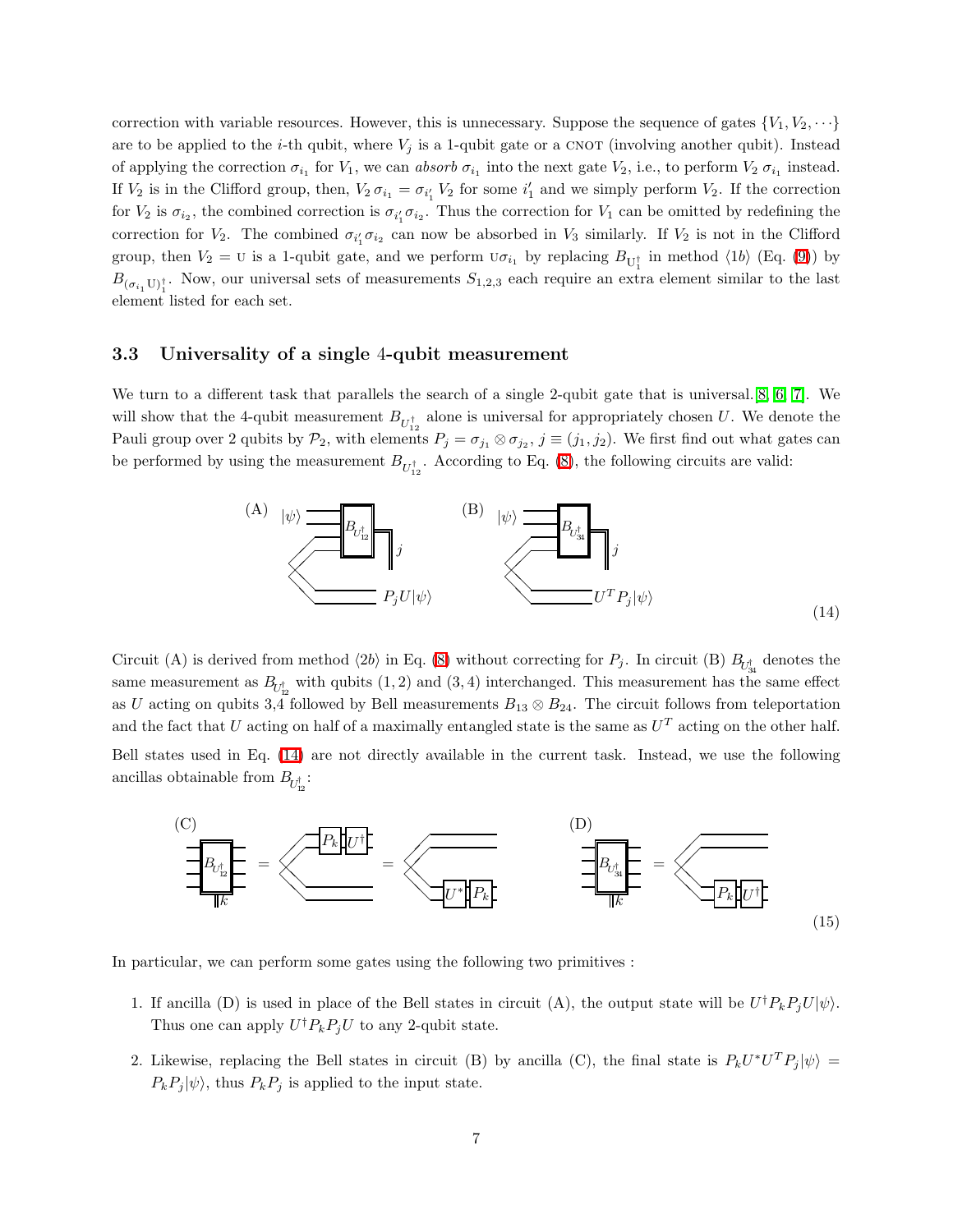Using primitive (2), a random element from the set  $\{P_k\}_k$  can be performed. The randomness can be removed. Repeating primitive (2) l times results in the gate  $G_l = P_{k_l} \cdots P_{k_2} P_{k_1} \in \mathcal{P}_2$ .  $\{G_l\}$  is a random walk on  $\mathcal{P}_2$  that hits any desired  $P \in \mathcal{P}_2$  with an average of 16 iterations. Likewise, repeated use of primitive (1) results in a similar random walk  $U^{\dagger}P_{k_l}\cdots P_{k_2}P_{k_1}U$  allowing  $U^{\dagger}PU$  to be performed for any desired P.

In particular,  $QU^{\dagger}PU$  can be performed for any  $Q, P \in \mathcal{P}$  of our choice. We claim that  $QU^{\dagger}PU$  is universal when  $P = Q = I \otimes Z$ ,

$$
U = \left[\begin{array}{c|c} I_2 & 0_2 \\ \hline 0_2 & R \end{array}\right] \tag{16}
$$

where  $I_2$ ,  $0_2$  are the  $2 \times 2$  identity and zero matrices respectively, and

$$
R = \begin{bmatrix} \cos \theta & -ie^{-i\phi} \sin \theta \\ -ie^{i\phi} \sin \theta & \cos \theta \end{bmatrix}
$$
 (17)

is a rotation of  $2\theta$  about the axis  $\cos \phi X + \sin \phi Y$ . Then,

$$
QU^{\dagger}PU = \left[\begin{array}{c|c} Z & 0_2 \\ \hline 0_2 & Z \end{array}\right] \times \left[\begin{array}{c|c} I_2 & 0_2 \\ \hline 0_2 & R^{\dagger} \end{array}\right] \times \left[\begin{array}{c|c} Z & 0_2 \\ \hline 0_2 & Z \end{array}\right] \times \left[\begin{array}{c|c} I_2 & 0_2 \\ \hline 0_2 & R \end{array}\right] = \left[\begin{array}{c|c} I_2 & 0_2 \\ \hline 0_2 & (ZR^{\dagger}Z)R \end{array}\right].
$$

Note that  $ZR^{\dagger}Z = R$  because Z anticommutes with both X and Y and reverses  $R^{\dagger}$ . Thus,  $QU^{\dagger}PU = U^2$ , which is universal if  $\theta$  and  $\phi$  are both irrational multiples of  $\pi$ , and their ratio is also irrational.[\[8\]](#page-8-7)

The measurement  $B_{U_{12}^{\dagger}}$  is actually universal for almost all 2-qubit gates U. This is because the spectra of H where  $e^{-iH} = QU^{\dagger}PU$  form a set of positive measure in  $\mathbb{R}^4$  when P, Q, U are varied, while the set of all nonuniversal 2-qubit gates is of zero measure. [\[6,](#page-8-5) [7\]](#page-8-6) On the other hand, denote the Clifford group by  $C_2$  and the set that conjugates the Pauli group into the Clifford group by  $C_3$ . [\[10\]](#page-8-9) If  $U = U_1 U_2^{\dagger}$  for  $U_1, U_2 \in C_3$ . Our scheme only generates  $P_1U^{\dagger}P_2UP_3\cdots$  which is always in  $PU_2C_2U_2^{\dagger}Q$ .

### 4 Conclusions

We described a variety of methods for performing gates by measurements only. We showed that 2-qubit measurements are necessary and sufficient for universal quantum computation. This is optimal in the number of qubits to be measured jointly. We proved the universality of almost all single maximally entangling 4 qubit measurements. This is minimal in the number of measurements available. Method  $\langle 1b \rangle$  (and its n-qubit generalization) differs from previous methods  $(\langle 1a \rangle)$  in that it only requires Pauli correction. This allows the removal of the correction procedure in some of our schemes as in the 1-way quantum computer,[\[15\]](#page-8-14) providing further hint that the two measurement models are related.

Various open questions remain. We will explore the relation between the two measurement models in the future. Universality of measurements that are not maximally entangling remains to be investigated. Finally, error correction, fault-tolerance, and error thresholds remain to be investigated in detail.

Though experimental advantages of measurement-based quantum computation are yet to be found, alternative models for quantum computation and their universality requirements are important for new experimental directions and insights on what makes quantum computation powerful.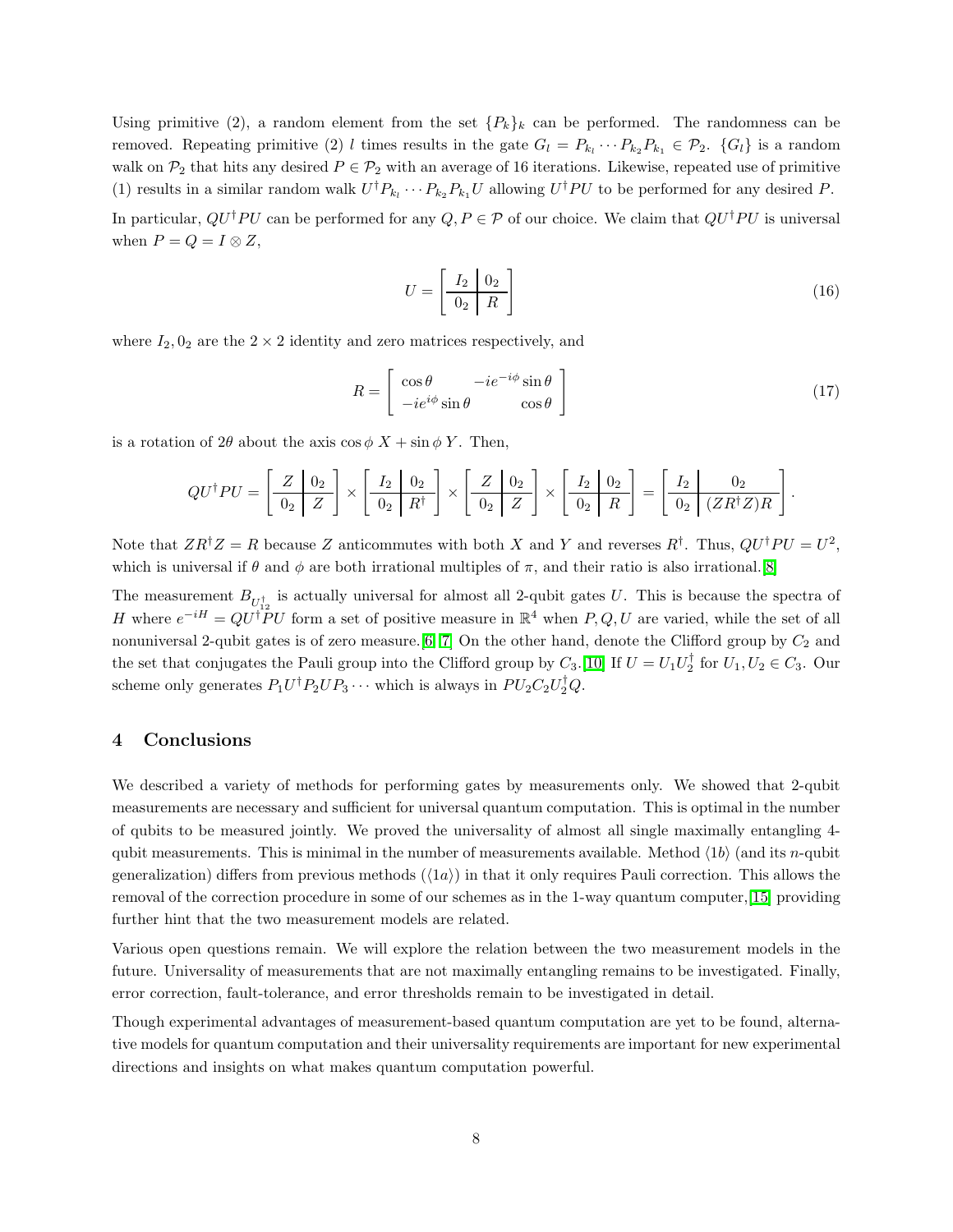# Acknowledgments

We thank Michael Nielsen and David DiVincenzo for interesting discussions motivating part of the current result. Jim Harrington corrected a mistaken omission of Z in  $S_{0,1,2,3}$ , and Daniel Gottesman drew our attention to Ref. [\[26\]](#page-9-8). We thank Allen Knutson and Eric Rains for insightful ideas on the universality of the set  $\langle P, U^{\dagger}P U \rangle_{P \in \mathcal{P}_2}$ . DWL is indebted to Charles Bennett, Isaac Chuang, Beth Ruskai, John Smolin, and Barbara Terhal for helpful discussions and encouragements. Duncan Mortimer made an extensive study of measurement models in his senior thesis, University of Queensland, 2002. Part of this work was completed when DWL was at IBM TJ Watson Research Center and at ITP, UCSB. DWL is partially supported by the US NSF under grant no. EIA-0086038 and by the Richard C. Tolman Endowment Fund at Caltech.

### <span id="page-8-0"></span>References

- <span id="page-8-1"></span>[1] D. P. DiVincenzo, *Science* **270**, 255 (1995).
- <span id="page-8-2"></span>[2] See chapter 4 in [\[22\]](#page-9-4) for a summary of the major results and historical notes. A partial list of original contributions include Refs. [\[3,](#page-8-2) [4,](#page-8-3) [5,](#page-8-4) [6,](#page-8-5) [7,](#page-8-6) [8\]](#page-8-7).
- <span id="page-8-3"></span>[3] D. P. DiVincenzo, *Phys. Rev. A* **51**, 1015 (1995).
- <span id="page-8-4"></span>[4] A. Barenco, C. Bennett, R. Cleve, D. DiVincenzo, N. Margolus, P. Shor, T. Sleator , J. Smolin, and H. Weinfurter, Phys. Rev. A 52, 3457 (1995).
- <span id="page-8-5"></span>[5] P. O. Boykin et al., in Proc.  $40^{th}$  Annual Symposium on Foundations of Computer Science (IEEE Computer Society Press, Los Alamitos, CA, 1999).
- <span id="page-8-6"></span>[6] S. Lloyd, *Phys. Rev. Lett.* **75**, 346 (1995).
- <span id="page-8-7"></span>[7] D. Deutsch, A. Barenco, and A. Ekert, Proc. R. Soc. London A 449, 669 (1995).
- <span id="page-8-8"></span>[8] A. Barenco, [quant-ph/9505016.](http://arxiv.org/abs/quant-ph/9505016)
- [9] P. Shor, in Proc. 37<sup>th</sup> Annual Symposium on Foundations of Computer Science (IEEE Computer Society Press, Los Alamitos, CA, 1996), p. 56.
- <span id="page-8-10"></span><span id="page-8-9"></span>[10] D. Gottesman and I. Chuang, Nature 402, 390 (1999).
- <span id="page-8-11"></span>[11] X. Zhou, D. Leung, and I. Chuang, Phys. Rev. A' 62, 052316 (2000).
- <span id="page-8-12"></span>[12] C. H. Bennett, G. Brassard, C. Crépeau, R. Jozsa, A. Peres, and W. K. Wootters, *Phys. Rev. Lett.* **70**, 1895 (1993).
- <span id="page-8-13"></span>[13] E. Knill, R. Laflamme, and G. Milburn, Nature 409, 26 (2001).
- <span id="page-8-14"></span>[14] L.-A. Wu and D. Lidar, *Phys. Rev. A* **67**, 050303 (2003).
- <span id="page-8-15"></span>[15] R. Raussendorf and H. J. Briegel, Phys. Rev. Lett. 86, 5188 (2001).
- <span id="page-8-16"></span>[16] H. J. Briegel and R. Raussendorf, Phys. Rev. Lett. 86, 910 (2001).
- [17] M. A. Nielsen, [quant-ph/0108020v](http://arxiv.org/abs/quant-ph/0108020)1.